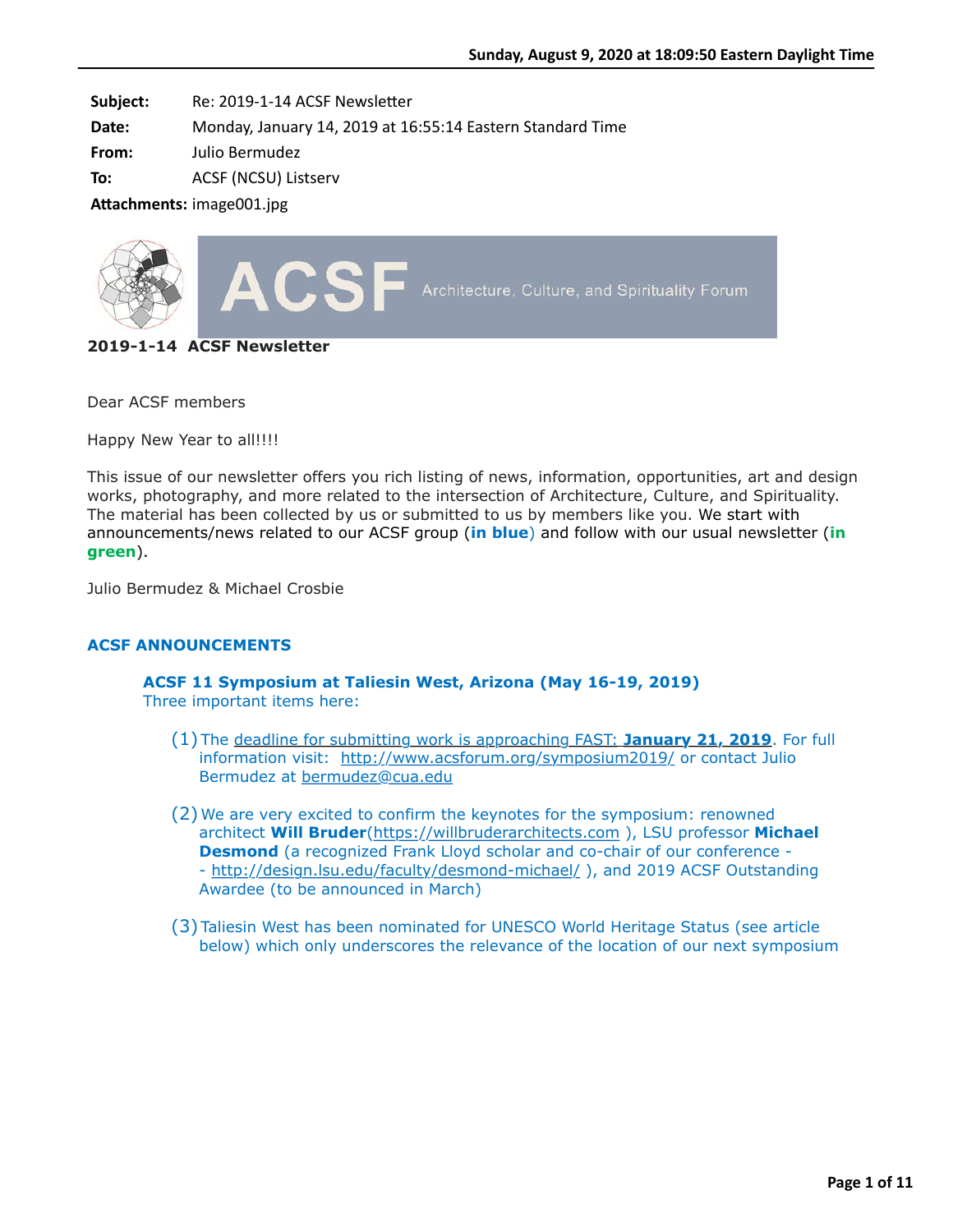# **ACSF Award for Outstanding Achievement in Practice, Education, and/or Scholarship**.

We are reminding that we encourage nominations for this award. The deadline is February 1<sup>st</sup>, 2019. Nominations or inquiries should be directed to Michael Crosbie [at](http://www.acsforum.org/acsf-awards-program/) [crosbie@hartford.edu](mailto:crosbie@hartford.edu) [For more information see: http://www.acsforum.org/acsf-awards](http://www.acsforum.org/acsf-awards-program/)program/

 $\mathbf{b}$  which only underscores the relevance of the location of the location of our next symposium of our next symposium

### **Book by ACSF member Rick Joy: "Studio Joy Works" (with an introduction by ACSF member Michael Crosbie).**

Rick has a reputation to be one of the country's most gifted designers, whose mining of materials and site create transcendent, even poetic buildings, was established in his first book, Desert Works. This follow-up, Studio Joy Works, marks the twenty-fifth anniversary of his firm's founding and continues the careful documentation of the growing body of his important work, including houses in Vermont and California, his first public project, a train station in Princeton, New Jersey, and residences abroad in Mexico and Turks and Caicos. For more info: [https://www.amazon.com/Studio-Joy-Works-Rick/dp/1616897554/ref=sr\\_1\\_2?](https://www.amazon.com/Studio-Joy-Works-Rick/dp/1616897554/ref=sr_1_2?ie=UTF8&qid=1547500711&sr=8-2&keywords=studio+joy+works) ie=UTF8&qid=1547500711&sr=8-2&keywords=studio+joy+works

# **ARTICLES/NEWS (GENERAL)**

### **The Lessons of Thomas Merton**

[https://www.newyorker.com/books/under-review/thomas-merton-the-monk-who-became-a](https://www.newyorker.com/books/under-review/thomas-merton-the-monk-who-became-a-prophet)prophet

On the occasion of the fiftieth anniversary of Merton's death, a consideration of the monk's unlikely path and influence.

#### **Considering the Privilege of Silence**

<https://www.patheos.com/blogs/carlmccolman/2018/12/privilege-of-silence/> Columnist Carl McColman reflects on how the choice of silence is a privilege--it might even be viewed as a luxury--not available to many in our society.

#### **Scientists discover staggering amount of life deep below Earth's surface**

[http://www.astronomy.com/news/2018/12/scientists-discover-staggering-amount-of-life](http://www.astronomy.com/news/2018/12/scientists-discover-staggering-amount-of-life-deep-within-earth)deep-within-earth

The dark, high-pressure depths of Earth's interior is an unexpected place to find life. Now, an international group of scientists report there's 16.5 to 25 billion tons of micro-organisms beneath the planet's surface. The team's work is redefining what a habitable environment is.

### **Gentrification for Climate Change Survival**

[https://www.huffingtonpost.com/entry/climate-change-gentrification-miami](https://www.huffingtonpost.com/entry/climate-change-gentrification-miami-displacement_us_5c13730ce4b0f60cfa27e471)displacement\_us\_5c13730ce4b0f60cfa27e471

'Climate Gentrification' is driving up real estate prices on higher ground near coastlines, resulting in safe havens from rising waters available only to the well off.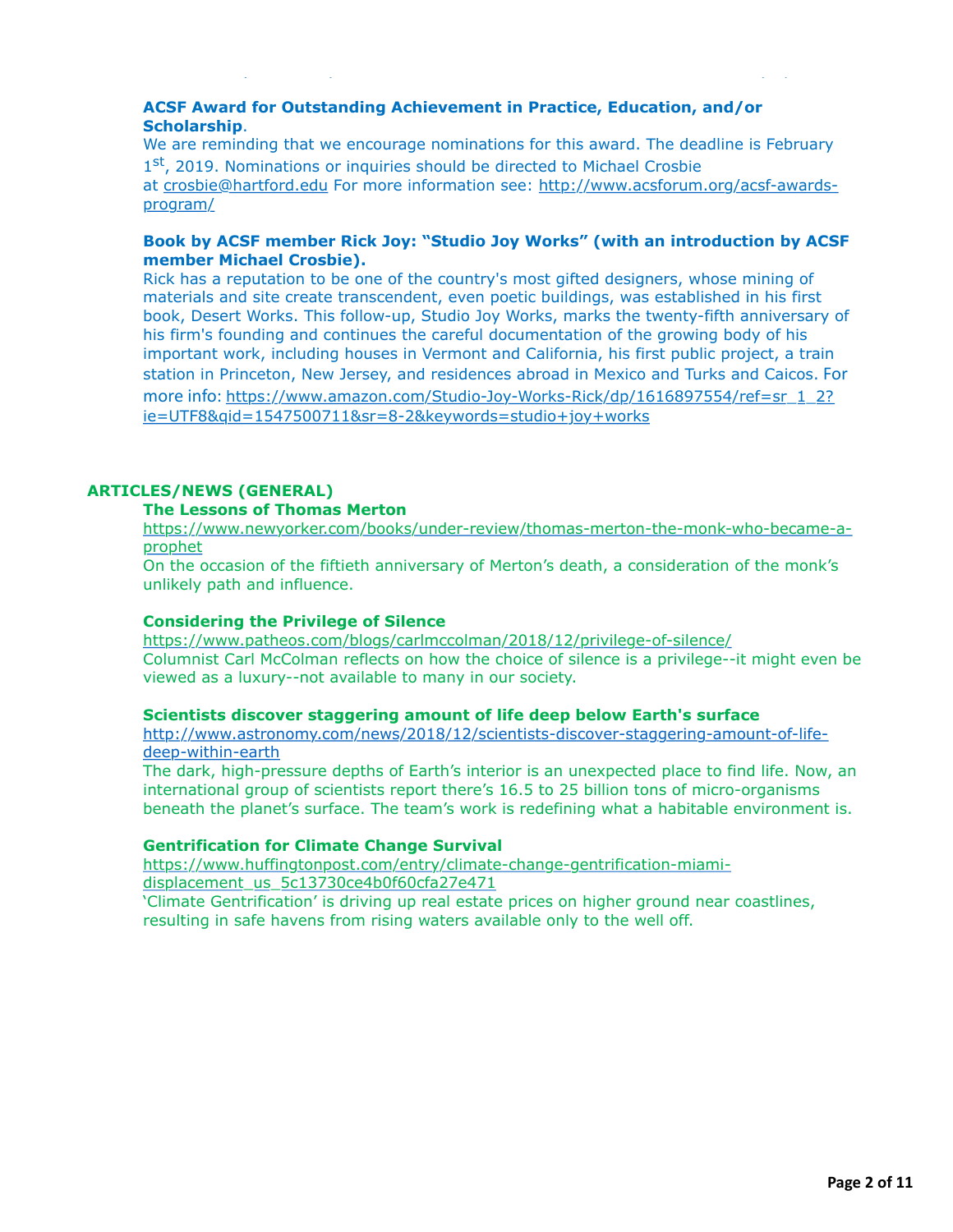# **Reading into Albert Einstein's 'God Letter'**

<https://www.newyorker.com/news/daily-comment/reading-into-albert-einsteins-god-letter> The legendary physicist revealed his orientation toward God, religion, and the nature of the divine in a letter that first surfaced in 2008, and is now up for auction.

### **The Struggle to Practice Mindfulness**

[https://www.huffpost.com/entry/cathy-thorne-mindfulness](https://www.huffpost.com/entry/cathy-thorne-mindfulness-comics_n_5bc79db4e4b055bc947d1ea2)comics\_n\_5bc79db4e4b055bc947d1ea2 A cartoonist's take on why practicing mindfulness is a constant challenge.

#### **How Beauty Is Making Scientists Rethink Evolution**

<https://www.nytimes.com/2019/01/09/magazine/beauty-evolution-animal.html> The extravagant splendor of the animal kingdom can't be explained by natural selection alone — so how did it come to be?

### **China's staggering 40 years of change in pictures**

<https://www.bbc.com/news/world-asia-china-46602785> Forty years ago, China introduced major economic reforms - lifting hundreds of millions of people out of poverty and leading to it becoming the second-largest economy in the world. This is the story of how China changed - in pictures

#### **Human Terrain by Matt Daniels**

[https://pudding.cool/2018/10/city\\_3d/](https://pudding.cool/2018/10/city_3d/)

Engineer Matt Daniels has created a new https://pudding.cool/2018/10/city\_3d/? utm\_medium=website&utm\_source=archdaily.com to visualize the world's populations. Called 'https://pudding.cool/2018/10/city\_3d/?utm\_medium=website&utm\_source=archdaily.com', the project includes extruded block-by-block population data for cities across the world to give viewers fine-grain insight into population distribution. Daniels used data from the Global Human Settlement Layer and processed it using Google Earth Engine to create a mountainous digital landscape.

#### **Climate change food calculator: What's your diet's carbon footprint?**

<https://www.bbc.com/news/science-environment-46459714>

Avoiding meat and dairy products is one of the biggest ways to reduce your environmental impact, according to recent scientific studies. But what is the difference between beef and chicken? Does a bowl of rice produce more climate warming greenhouse gases than a plate of chips? Is wine more environmentally friendly than beer? To find out the climate impact of what you eat and drink, choose from one of the 34 items in our calculator and pick how often you have it.

### **ARTICLES/NEWS RELATED TO ACS ISSUES**

#### **8 Buildings by Frank Lloyd Wright Nominated for UNESCO World Heritage Status**

[https://www.archdaily.com/908517/8-buildings-by-frank-lloyd-wright-nominated-for-unesco](https://www.archdaily.com/908517/8-buildings-by-frank-lloyd-wright-nominated-for-unesco-world-heritage-status)world-heritage-status

Eight buildings by acclaimed American architect Frank Lloyd Wright have been nominated for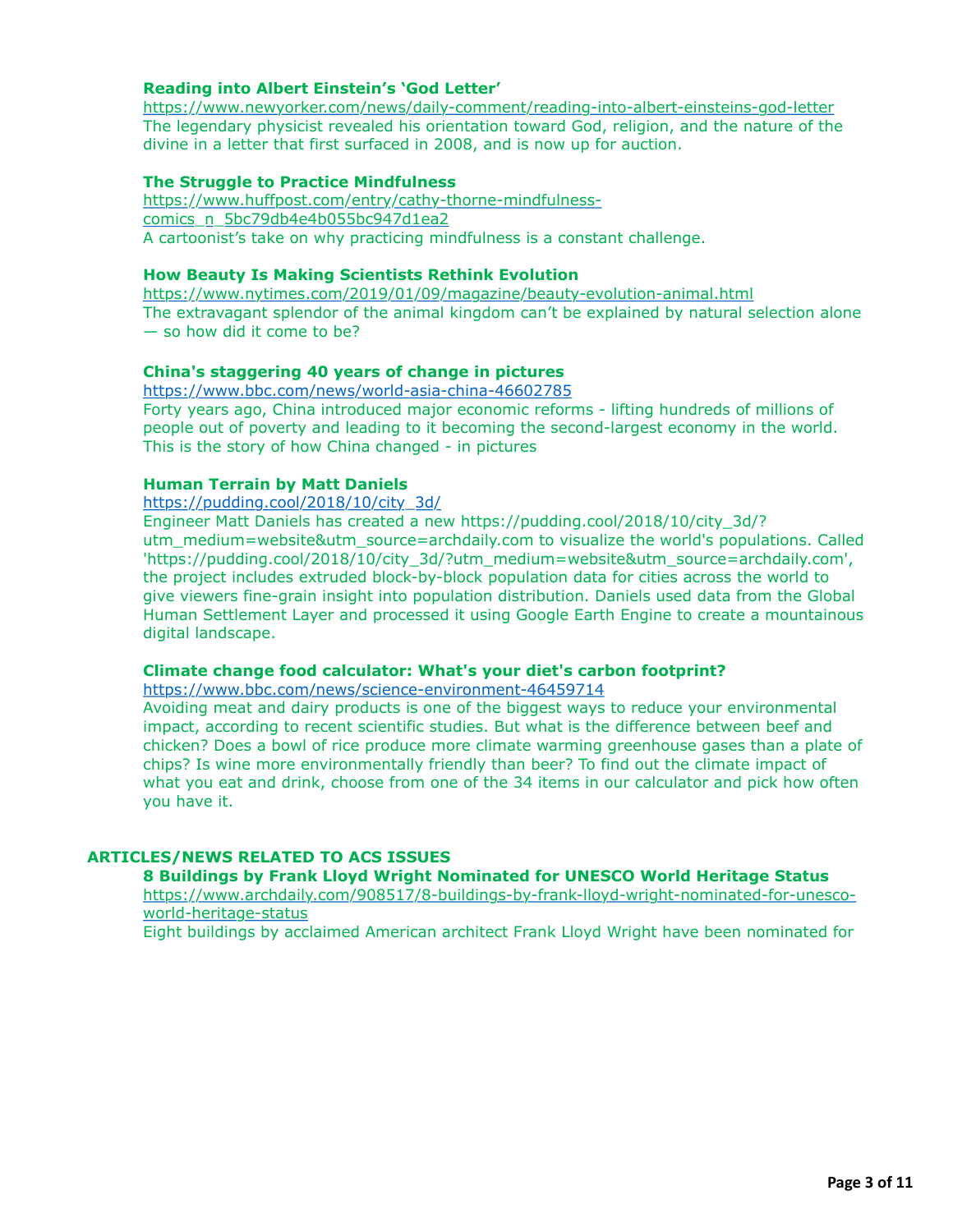inclusion on the UNESCO World Heritage List. Titled "The 20th-Century Architecture of Frank Lloyd Wright," the list of eight major works is a revision of a previous application lodged in February 2015.

Eight buildings by acclaimed American architect Frank Lloyd Wright have been nominated for

#### **Ghost Bikes: What Do They Mean?**

[https://www.citylab.com/life/2018/08/ghost-bikes-vision-zero-bicycle-crashes-deaths](https://www.citylab.com/life/2018/08/ghost-bikes-vision-zero-bicycle-crashes-deaths-memorials/566561/)memorials/566561/

You have probably seen them in every community—those pale bicycles that are part memorial, part protest. Here's what they mean.

### **Historic Religious Sites Continue to Disappear**

[https://www.patheos.com/blogs/religionnow/2019/01/historic-religious-sites-lost-in-2018](https://www.patheos.com/blogs/religionnow/2019/01/historic-religious-sites-lost-in-2018-shrines/) shrines/

Last year was the worst ever for the destruction of religious sites around the world, thanks to war, violence, vandalism, civil unrest, demolitions, fires, storms.

### **What Religion Gives Us that Science Can't**

<https://www.nytimes.com/2018/06/03/opinion/why-we-need-religion.html> The very irrationality of religious belief might be its most powerful attraction and value something that science can't deliver--a professor of philosophy argues.

#### **Saving Sacred Spaces Through Community**

[https://religionnews.com/2019/01/02/redesigning-sacred-spaces-to-serve-their](https://religionnews.com/2019/01/02/redesigning-sacred-spaces-to-serve-their-communities-and-save-their-congregations/)communities-and-save-their-congregations/ Redesigning sacred spaces to serve their communities is the focus of several initiatives for inner-city congregations.

#### **Art and the Church: Did One Help Save the Other?**

[https://cruxnow.com/interviews/2018/12/26/historian-argues-that-churchs-embrace-of-art](https://cruxnow.com/interviews/2018/12/26/historian-argues-that-churchs-embrace-of-art-saved-the-faith/)saved-the-faith/

An art historian argues that the embracement of art by the Catholic Church during the Reformation might have helped preserve the faith.

#### **Architecture and narration: the architect as storyteller?**

<http://www.famagazine.it/index.php/famagazine>

AMagazine is an international scientific journal that publishes articles in double language (Italian and English) in full Open Access (Gold Road) following the double blind peer review procedure.

#### **Architect goes blind and says he's actually gotten better at his job**

[https://www.cbsnews.com/news/architect-chris-downey-goes-blind-says-hes-actually-gotten](https://www.cbsnews.com/news/architect-chris-downey-goes-blind-says-hes-actually-gotten-better-at-his-job-60-minutes/)better-at-his-job-60-minutes/

This week the 60 Minutes program included a piece on a blind architect. I was fascinating …

### **CONFERENCES**

#### **7th International Conference on Modern Approach in Humanities**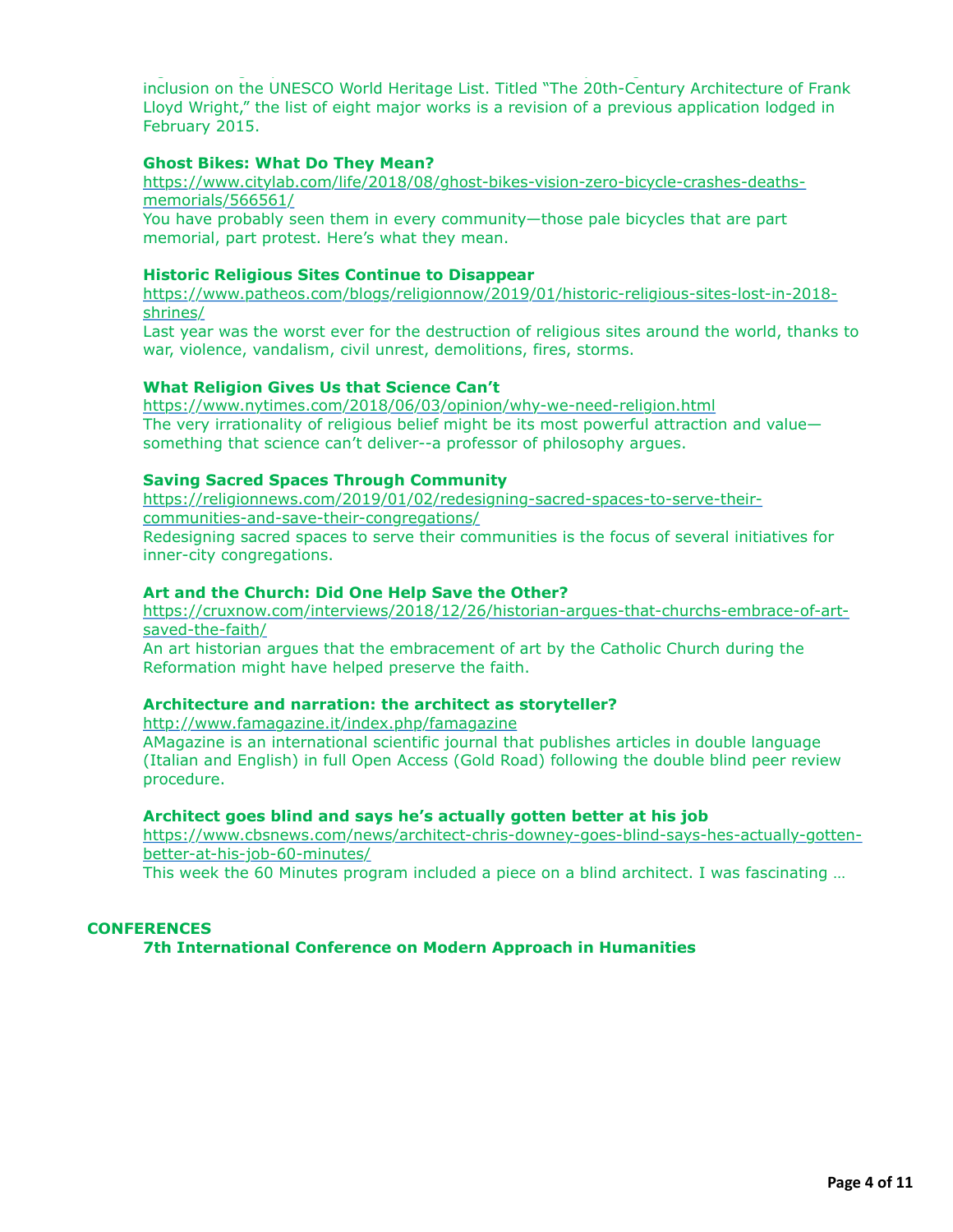**Contact person:** Romina Dellucci

All papers have publication opportunity in ISI and Scopus indexed journals. One free city tour. The proceeding shall be submitted to Google Scholar for Indexing. The Conference Proceedings will be published with ISBN Numbers.

#### **Romance, Intimacy and Love: An Inclusive Interdisciplinary Conference**

**7th International Conference on Modern Approach in Humanities**

15th to 16th July 2019 Verona, Italy **Website:** [http://www.progressiveconnexions.net/interdisciplinary-projects/gender-and-](http://www.progressiveconnexions.net/interdisciplinary-projects/gender-and-sexualities/intimacy-and-love/conferences/)

sexualities/intimacy-and-love/conferences/ **Contact person:** Dr Robert Fisher

What does it mean to love? What does it mean to be intimate? What is the connection between romance, intimacy and love? Such broad questions, yet such diverse and personal answers.

**Organized by: Progressive Connexions Deadline for abstracts/proposals:** 22nd February 2019

#### **Narratives of Temporality: Continuities, Discontinuities, Ruptures Conference**

27th to 27th July 2019 Cambridge, United Kingdom **Website:** <http://spatiality.temporality.lcir.co.uk/cambridge-conference> **Contact person:** Dr Olena Lytovka

The conference will explore strategies and constructions, forms and practices concerning time, temporality, periodizations and chronologies, trauma and memory narratives, and research on subjectivity.

**Organized by:** London Centre for Interdisciplinary Research **Deadline for abstracts/proposals:** 1st April 2019

### **Exploring Auroville Architecture**

**Workshop**

13th to 15th February 2019 AUROVILLE, TAMIL NADU, India **Website:** <http://www.agpworkshops.com/index>

**Contact person:** PRIYA

Exploring Auroville Architecture is developed by Auroville Green Practices in cooperation with local experts in order to share our experience in architecture with the world outside. **Organized by:** AUROVILLE GREEN PRACTICES **Deadline for abstracts/proposals:** 13th February 2019

# **The Uncanny in Language, Literature and Culture Conference**

17th to 18th August 2019 London, United Kingdom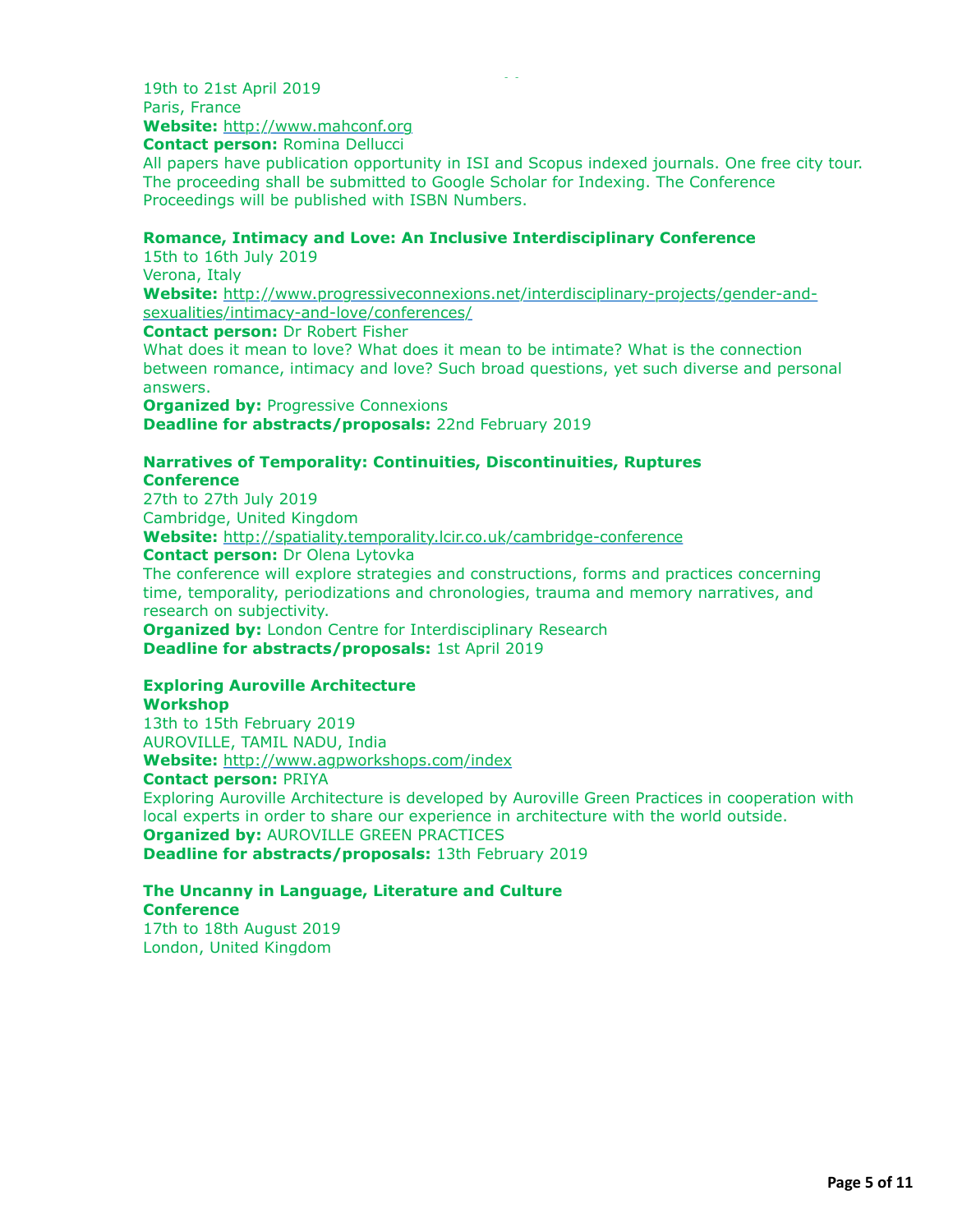**Website:** [http://uncanny.lcir.co.uk](http://uncanny.lcir.co.uk/) **Contact person:** Dr Olena Lytovka The conference seeks to explore the representations of the uncanny in language, literature and culture. **Organized by:** London Centre for Interdisciplinary Research **Deadline for abstracts/proposals:** 30th April 2019

#### **Poetry Between Creation and Interpretation Conference**

21st to 22nd September 2019 London, United Kingdom **Website:** [http://poetry.lcir.co.uk](http://poetry.lcir.co.uk/) **Contact person:** Dr Elena Nistor The conference aims to bring together international poets, literary critics, translators and scholars from diverse contexts and interdisciplinary fields to share their work. **Organized by:** London Centre for Interdisciplinary Research **Deadline for abstracts/proposals:** 30th April 2019

# **After the "End of History": Philosophy, History, Culture, Politics Conference**

11th to 13th September 2019 Brighton, United Kingdom **Website:** <https://tinyurl.com/y7baddgl>

#### **Contact person:** Ian Sinclair

London, United Kingdom

Thirty years after the end of the Cold War, this conference looks both backwards and forwards to explore the legacies of 1989 and the 'End of History'. How do we understand 1989 and its legacies today?

# **Cities' Identity Through Architecture and Arts – 3rd Edition**

# **Conference**

11th to 13th September 2019 Pisa, Italy, Italy **Website:** <https://bit.ly/2QWhlsJ>

### **Contact person:** Hagar Akrm

IEREK Organizes the 3rd international conference on ''Cities Identity Through Architecture and Arts". The conference will be held on the 11th -13th of September, 2019- Pisa, Italy. **Organized by:** IEREK

**Deadline for abstracts/proposals:** 15th March 2019

### **The Representational Art Conference 2019**

31st March to 4th April 2019 Ventura, United States of America

**Website**: [http://trac2019.org](http://trac2019.org/)

The Representational Art Conference 2019 is the premier international event focused on cutting-edge representational art in the 21st Century. A conference for studio artists, curators, thinkers and writers. This year we are especially interested in the relationship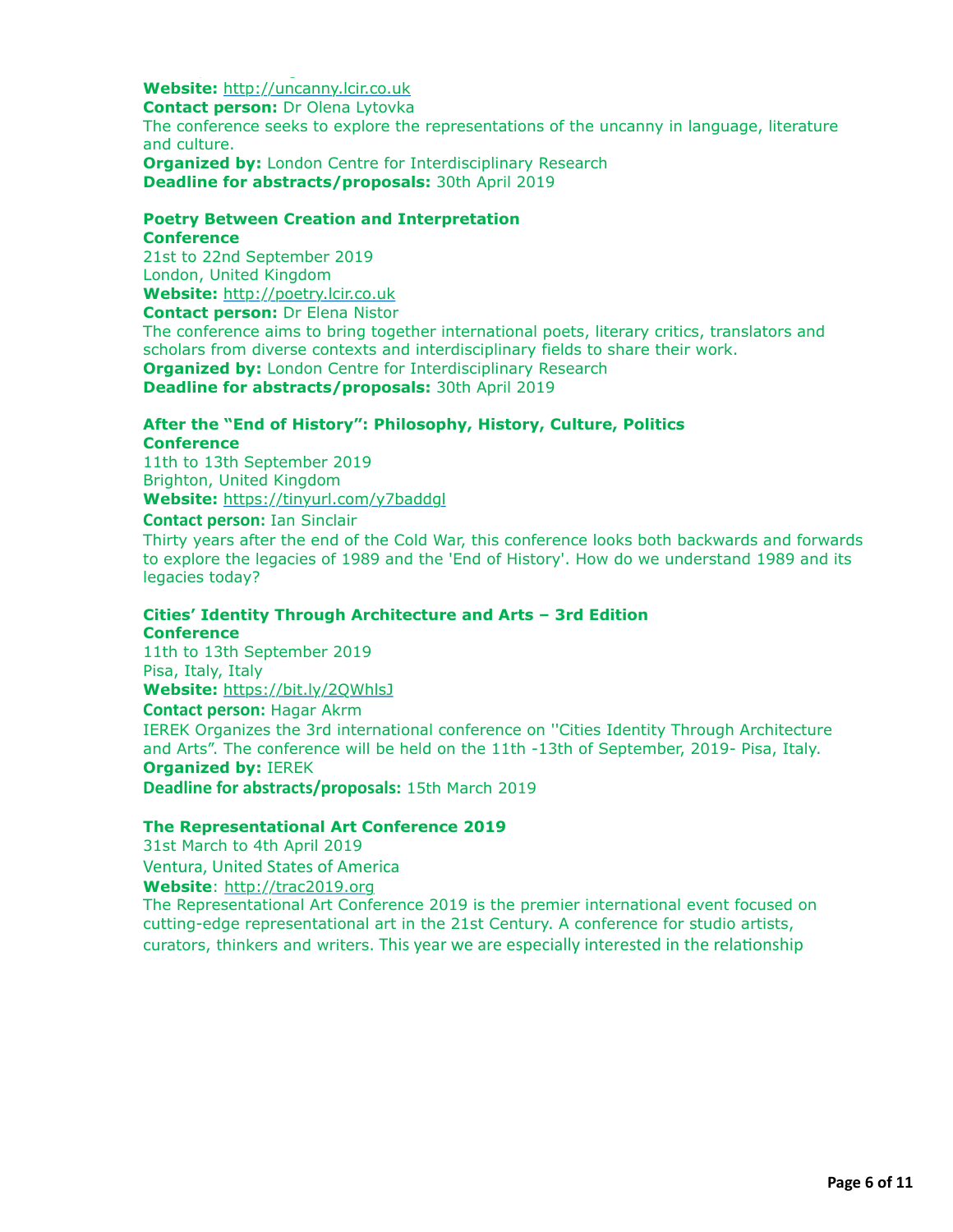between imagination and 21st Century representational art. Imagination lies at the heart of art. Without it, creativity is impossible. But what is it, how is it employed, and what is its role in representational art? It is a term that everybody celebrates, but it is also (depending on how it is understood) the locus of fundamental disagreements about the nature of the artistic enterprise. This year's TRAC invites artists and thinkers to reflect together on the imagination's role in representational art. We invite submissions on a range of topics related to the imagination

curators, thinkers and writers. This year we are especially interested in the relaTonship

### **SUBMISSION DEADLINE**: 15th January 2019

To submit your abstract please visit: <https://www.trac2019.org/call-for-papers/> Enquiries: [pearce@callutheran.edu](mailto:pearce@callutheran.edu) Web address: <https://www.trac2019.org/call-for-papers/> Sponsored by: California Lutheran University

### **Architecture & Collective Life**

Call for Papers: 16th Annual AHRA International Conference University of Dundee November 21 2019 - November 23 2019 If you want to know what society looks like, look at our cities: look at their distribution of spaces and artefacts; look at their scales, intensities, and densities. Look at how they curate events. Architecture & Collective Life will explore the relations that bind people and environments into settlements, and settlements into civilisations. **More information**: https://ahra2019.com/call-for-papers/

**Deadline**: Please submit proposals no later than 5pm on 1 February 2019. **Contact**:AHRA2019@dundee.ac.uk

#### **Architecture and Light – 2019 SAHGB symposium** – CALL FOR PAPERS

St George's Bloomsbury, and the Soane Museum, London June 22 2019 - June 22 2019 From the glittering windows of Hardwick Hall and the severe shadows of the Trellick Tower, to the poetry of Chandigarh and the brash neon of Las Vegas, light is a defining factor in any form of architectural design.

**More info**: https://eahn.org/2018/08/call-for-papers-architecture-and-light-2019-sahgbsymposium-london-22-june-2019/

### **Building-Object/Design-Architecture: Exploring Interconnections**

A conference jointly supported by the Design History Society, the European Architectural History Network, and the Architecture Space and Society Centre (Birkbeck). 6-8 June 2019, Clore Business School (Birkbeck), London **Deadline** for Abstracts – 15 November 2018 **More Info**: https://eahn.org/app/uploads/2018/09/DHS-EAHN-CFP-new.pdf

### **Religion/Water /Climate: Changing Cultures and Landscapes**

A Conference Sponsored by the International Society for the Study of Religion, Nature and Culture (ISSRNC)

June 13-16, 2019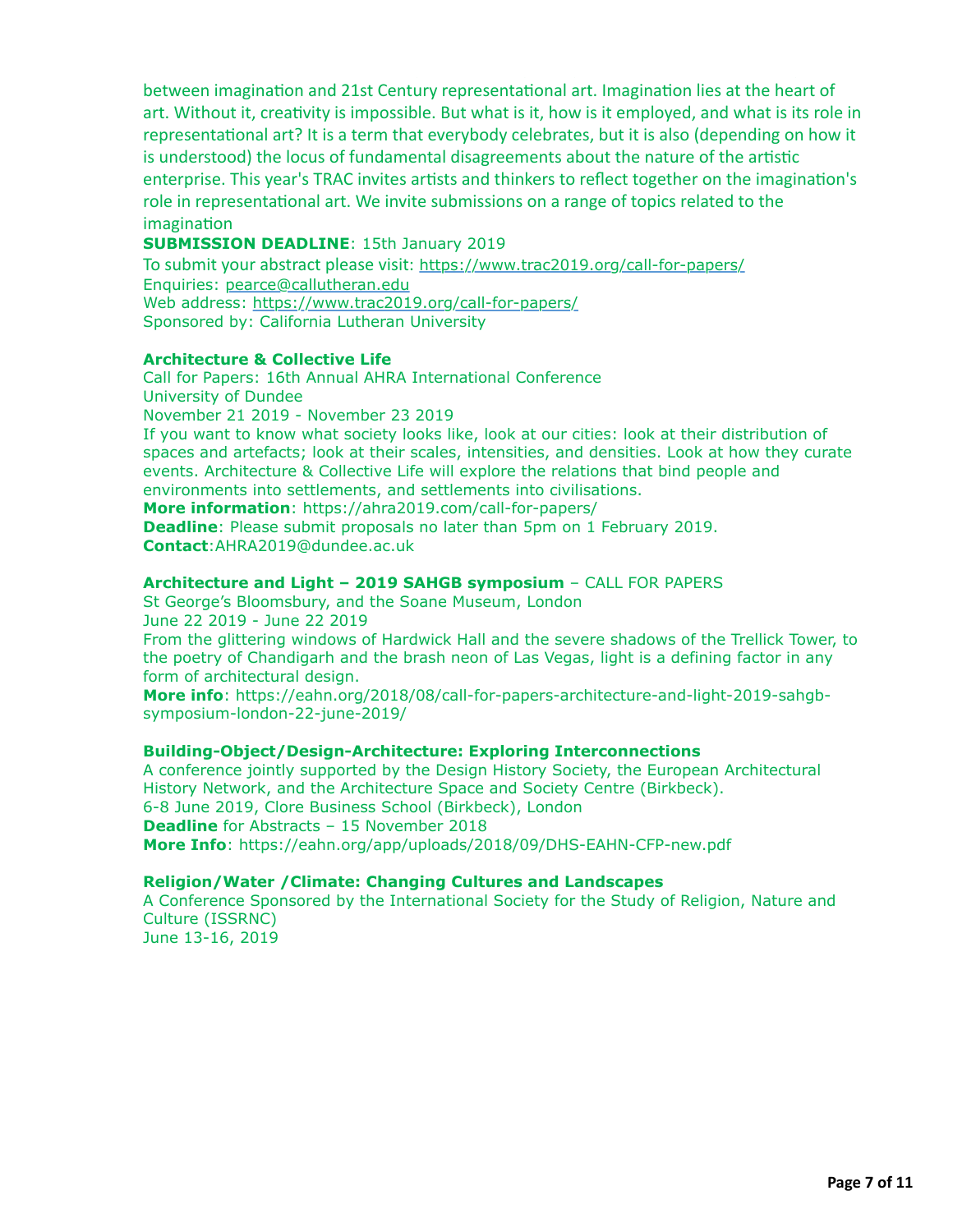Hosted by University College Cork, Cork, Ireland **For more info**: https://www.issrnc.org/conferences/2019-conference/

# **CFP, Interfacing Environment, Sustainability & Sacred Landscapes of Asia**

International Conference

 $J_{\rm eff}$  ,  $J_{\rm eff}$  ,  $J_{\rm eff}$  ,  $J_{\rm eff}$  ,  $J_{\rm eff}$  ,  $J_{\rm eff}$  ,  $J_{\rm eff}$  ,  $J_{\rm eff}$  ,  $J_{\rm eff}$  ,  $J_{\rm eff}$ 

Gorakhpur (U.P.), India, 17-19 October 2019.

Subject Fields: Asian Landscapes / Architecture and Planning, Environmental Studies, Social **Sciences** 

Organised by: Department of Geography, D.D.U. Gorakhpur University, Gorakhpur, UP 273009, INDIA under the aegis of: (1) ACLA- Asian Cultural Landscape Association, (2) ACLAI Asian Cultural Landscape association: India, (3) IGU Comm. C16.07 'Cultural Approach in Geography', (4) IGU Com. C16.25 'Landscape Analysis and Landscape Planning'. Focal Sub-Themes

**(**A) Environment and Development:

- (B) Sustainability, Global Understanding and UN-SDGs:
- (C) Cultural Landscape, Ritual Landscape and Cosmogram:
- (D) Heritage Cities, Religious notions and making of Harmonious World:
- (E) Places of Religion and Rituals and Sustainability

**Deadlines**:an **abstract** of 250~300 words (with details of address, tel., Fax, email) by **28 February 2019**.

**Contact**: Prof. Shiva Kant Singh, Email: [aclagkp2019@gmail.com](mailto:aclagkp2019@gmail.com)

### **2019 AHRA PhD Student Symposium**

24-25 April 2019

The AHRA Research Student Symposium 2019 takes as its starting point a broad and prolonged transition occurring in architectural research during the past decade. New and interdisciplinary approaches emerge as a result of our world's socio-political and technoecological transformations towards relational, processual "architectural research." These changes move away from descriptions and interpretations of a static formal "Architecture" focused on particular buildings and architects.

The deadline for submissions is 28th January 2019.

**More information**: <https://sites.manchester.ac.uk/ahra/>

### **Religion, Materialism and Ecology**

Friday 15 May to Sunday 17 May 2020

Because of changes brought about by, among other things, a warming climate, there has been a revival in materialism. Although there is little agreement on what 'materialism' means, this revival is certainly a reaction against a widespread instrumentalism regarding 'dead matter'. At the very least, its resurgence relates to the return of non-human nature—if indeed nature ever left. The core aim of many of these materialisms is to understand matter in more animated and active ways—a sort of Romantic turn or an undoing of the postmodern end of nature.

Confirmed speakers include: Rachel Armstrong (Newcastle University, UK), Whitney Bauman (Florida International University, and Berlin), Bruno Latour (Sciences Po, Paris), and Linn Tonstad (Yale)

A Call for Short Papers and further information will be published in 2019. **For more info**: <http://lincolntheologicalinstitute.com/efsre-vi/>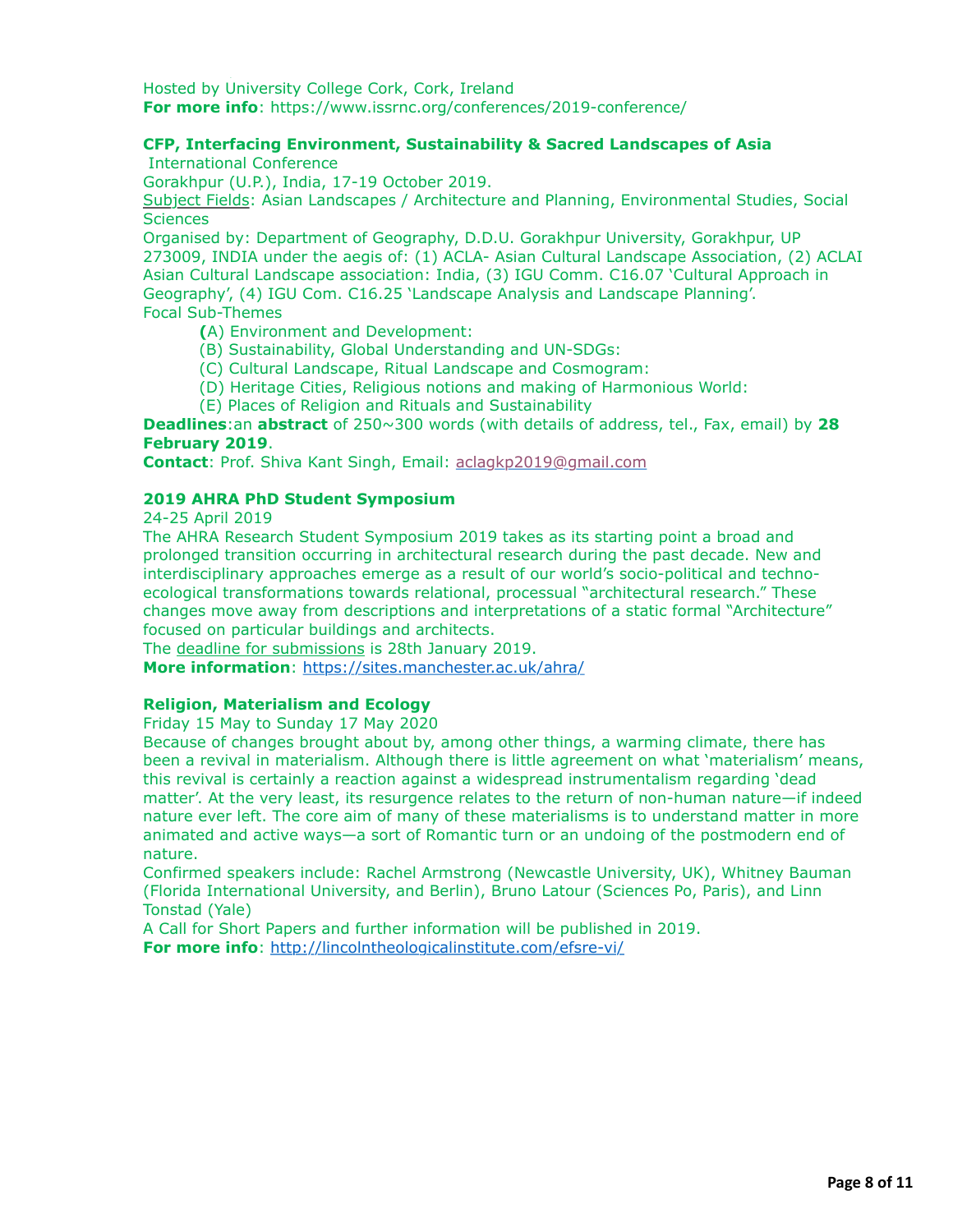#### **ART/DESIGN WORK**

### **Agents of Faith: an Exhibition**

https://wildhunt.org/2018/12/agents-of-faith-an-exhibition.html

**For more info**: <http://lincolntheologicalinstitute.com/efsre-vi/>

Votive offerings are a universal phenomenon that help define sacred space. In many ways, they are irreligious, focused within an emotional moment followed by supplication or remembrance. They are acts of promise or faith that maintain a connection to a person or an event. While they sometimes anticipatory in nature and offered in the hopes a request to be fulfilled, they are typically constructed and offered after the fact. Indeed, the word votive in English derives from the Latin votivus, meaning "vow."

**New Video by Milkbox NY Showcases The Institute for Contemporary Art by Steven Holl Architects** https://www.archdaily.com/908258/new-video-by-milkbox-ny-showcases-the-institute-forcontemporary-art-by-steven-holl-architects

A new video by Milkbox NY showcases Steven Holl's Institute for Contemporary Art at Virginia Commonwealth University. The gateway building has become a major art destination for Richmond at one of the nation's leading schools of art and design. Designed to serve as an art center for students and the local community, the ICA prompts interaction and discussion around contemporary issues. The new video shows how the project is a forum for the diverse community of Richmond to come together.

#### **Eleanor Ray's Sacred Spaces**

https://hyperallergic.com/478880/eleanor-ray-nicelle-beauchene-gallery/ There is a deep, warm solitude running through all of Eleanor Ray's paintings  $-$  a sense of being alone and luxuriating in the human silence and changing light.

### **Hashim Sarkis appointed Curator of the 2020 Venice Architecture Biennale**

https://www.archdaily.com/908035/hashim-sarkis-appointed-curator-of-the-2020-venicearchitecture-biennale

The Board of la Biennale di Venezia named appointed https://www.archdaily.com/tag/hashimsarkis as the Curator of the 17th International Architecture Exhibition. Held bi-annually in the capital city of Italy's Veneto region, the 2020 edition of the Biennale will take place from May 23rd to November 29th.

#### **MARUTI MANDIR – Home for GOD on Earth** / Within N Without

[https://www.archdaily.com/908606/maruti-mandir-nil-home-for-god-on-earth-within-n](https://www.archdaily.com/908606/maruti-mandir-nil-home-for-god-on-earth-within-n-without)without

Home for God on Earth…! An unusual typology that seldom appears in the portfolio of any architectural practice. Temple plays a crucial role in the socio-cultural and spiritual life of the human. Amidst a low rise housing community of a small village, the temple serves as an affordable and accessible asset for simple local people and remains an integral part of the local life system. Old temple structure was in a dilapidated state and thus arrive the need to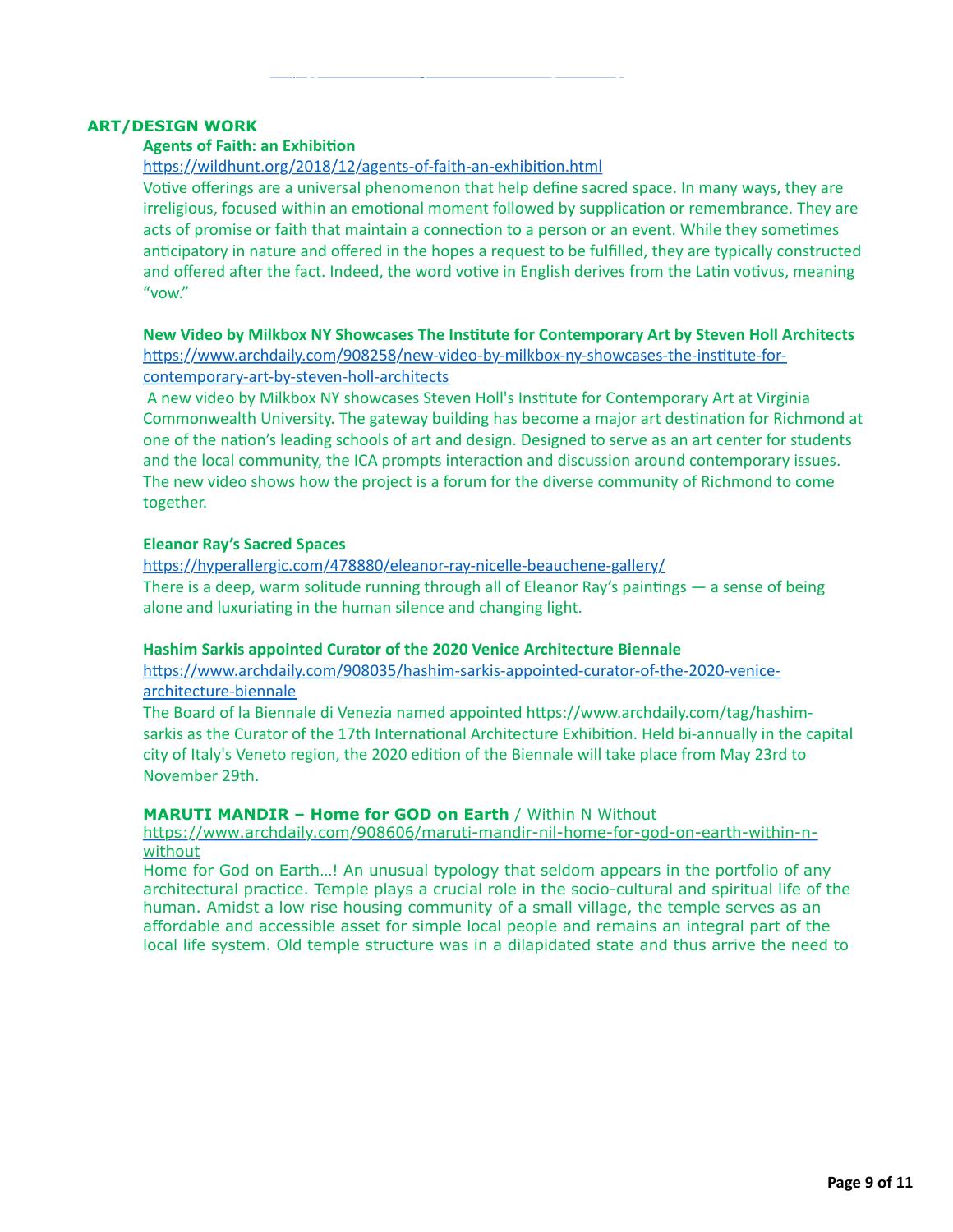build the new one. The new structure is set on the existing plinth and its rustic charm is maintained through the use of local stone that holds it all together.

local life system. Old temple structure was in a dilapidated state and thus arrive the need to

### **Iconic American Buildings Re-Envisioned in the Gothic Revival Style**

[https://www.archdaily.com/906896/iconic-american-buildings-re-envisioned-in-the-gothic](https://www.archdaily.com/906896/iconic-american-buildings-re-envisioned-in-the-gothic-revival-style)revival-style

A series of computer-graphics (CG) renderings done by Angie's List reinterpret some of America's iconic architecture from the 20th century to mirror buildings from the Middle Ages. View the republished content from [Angie's List](https://www.angieslist.com/articles/american-gothic-8-iconic-buildings-re-imagined-gothic-style.htm?utm_medium=website&utm_source=archdaily.com) complete with each building's informative descriptions below.

#### **Holy Hotels**

[https://www.huffingtonpost.com/entry/9-divine-hotels-that-were-once-churches-or](https://www.huffingtonpost.com/entry/9-divine-hotels-that-were-once-churches-or-monasteries_us_58d041aee4b07112b64730c7)monasteries\_us\_58d041aee4b07112b64730c7

Looking for accommodations that have some spirit? Here are a few hotels that are simply divine.

#### **The Best Architectural Drawings of 2018**

<https://www.archdaily.com/908188/the-best-drawings-of-2018>

**What is the role of contemporary drawing in architecture?** ArchDaily approaches the definition of drawing as design itself. Drawings are used to explain principles, to deliver ideas, to construct new architecture, and to document creative processes. In this article you will see the selection of drawings arranged under six different categories.

#### **The Tradition of 'Picturing Place in Japan'**

An exhibition at Princeton University Art Museum

[https://www.theepochtimes.com/the-tradition-of-picturing-place-in-japan\\_2756866.html](https://www.theepochtimes.com/the-tradition-of-picturing-place-in-japan_2756866.html) Picture Japan's rich history and tradition as Princeton University Art Museum invites you to [explore Japan's heritage through the exhibition "Picturing Place in Japan," which is on display](https://artmuseum.princeton.edu/story/exhibition-picturing-place-japan) until Feb., 24. The exhibition is a chance "to engage with one of the most central traditions within the history of Japanese art," says James Steward, director of Princeton University Art Museum, on the TownTopics website.

#### **Best Houses of 2018**

<https://www.archdaily.com/908259/best-houses-of-2018>

With more than 4000 different projects published during the year, ArchDaily editors want to close an exciting year for architecture with a selection in a typology near and dear to us all: houses

### **"The light of Buddha" exhibition by studio O**

<https://www.archdaily.com/906987/the-light-of-buddha-exhibition-studio-o> "The Light of Buddha" is the first exhibition of a private collection ever allowed in the Palace Museum, commonly known as the Forbidden City. studio O was commissioned by Beijing-

based Zhiguan Gallery (止观美术馆) to develop the exhibition design and retrofit installation

system for the display of 112 antique Buddhist sculptures spanning from the  $4<sup>th</sup>$  centurv a.d.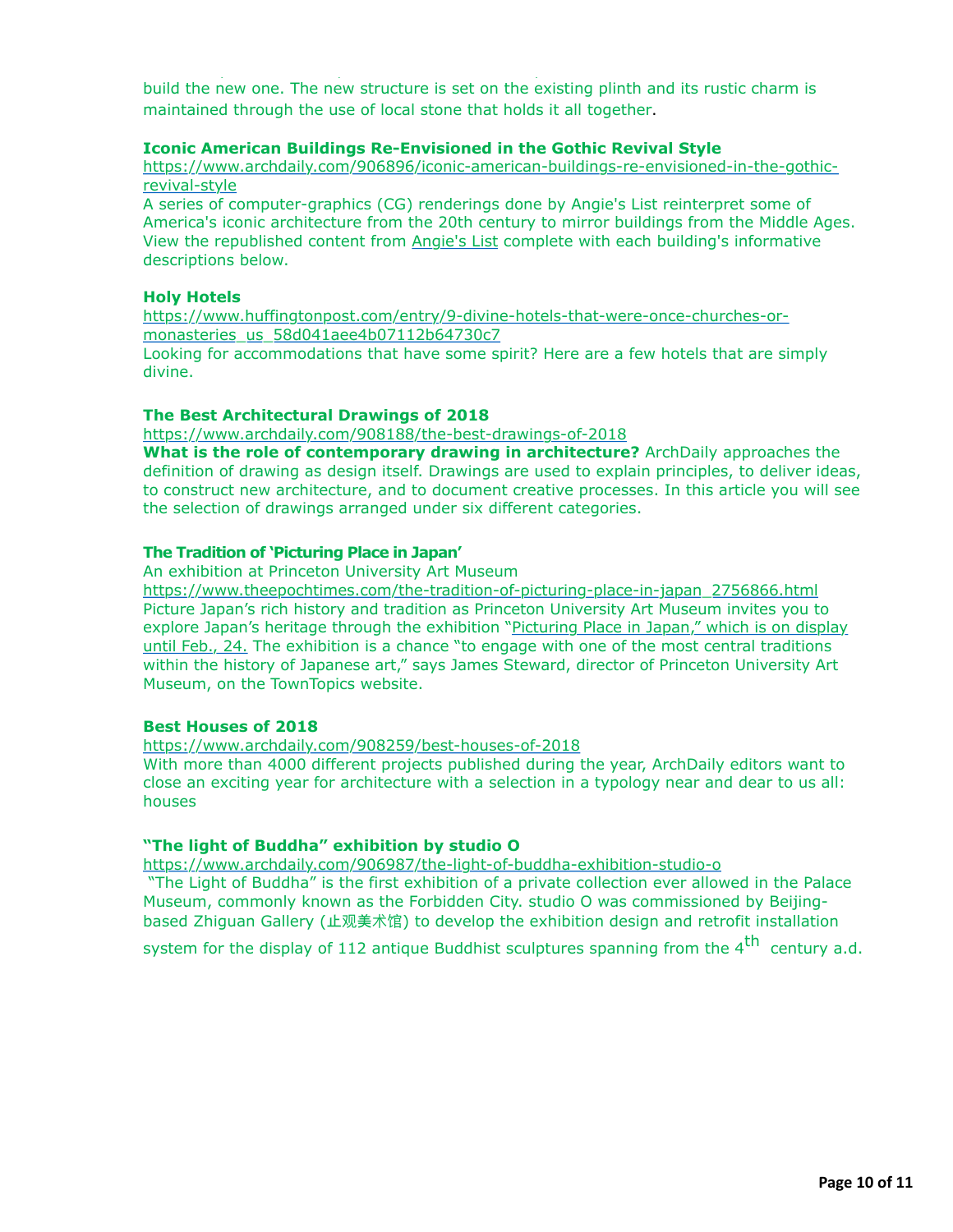system for the display of 112 antique Buddhist sculptures spanning from the 4th century a.d. to  $16^{th}$  a.d. from the Himalayan regions (Pakistan, North India, Nepal, Tibet)

### **COMPETITIONS / NOMINATIONS**

### **Submit to the World Landscape Architecture Awards**

[https://worldlandscapearchitect.com/2019-wla-awards-call-for-submissions](https://worldlandscapearchitect.com/2019-wla-awards-call-for-submissions-opens/#.XC_Bjs9KigR)opens/#.XC\_Bjs9KigR

World Landscape Architect is seeking submissions to its annual awards program (which has both Professional and Student design categories); Deadline is March 1.

#### **The Architectural League is Seeking Award-Winning Projects**

<https://archleague.org/competition/lp19/>

Young architects and designers are encouraged to enter the New York Architectural League's 2019 design competition for theoretical or real projects.

#### **BOOKS**

#### **Architecture, Festival and the City**

Edited by Jemma Browne, Christian Frost, Ray Lucas [https://www.routledge.com/Architecture-Festival-and-the-City/Browne-Frost-](https://www.routledge.com/Architecture-Festival-and-the-City/Browne-Frost-Lucas/p/book/9781138362345)

Lucas/p/book/9781138362345

This book examines how festivals can be used as a lens to examine the relationship between city and citizen and questions whether this is fixed through time, or has been transformed as a response to changes in the modern urban condition.

#### **Atlas of Brutalist Architecture**

<https://www.phaidon.com/store/architecture/atlas-of-brutalist-architecture-9780714875668/> This is the only book to thoroughly document the world's finest examples of Brutalist architecture. More than 850 buildings - existing and demolished, classic and contemporary are organized geographically into nine continental regions.

#### **What Goes Up: The Right and Wrongs to the City** (Michael Sorkin)

<https://www.versobooks.com/books/2721-what-goes-up>

Michael Sorkin is one of the most forthright and engaging architectural writers in the world. In What Goes Up he takes to task the public officials, developers, "civic" organizations, and other heroes of big money, who have made of Sorkin's beloved New York a city of glittering towers and increasing inequality.

#### **A Feeling of History** (Peter Zumthor)

<https://archidose.blogspot.com/2018/11/book-review-feeling-of-history.html>

While he was working to complete the Allmannajuvet Zinc Mine Museum in southern Norway in 2016, Swiss architect Peter Zumthor asked Norwegian architectural historian Mari Lending to engage in a dialogue about the project. In meandering, impressionistic style, and drawing on their favorite writers, such as Johann Peter Hebel, Stendhal, Nabokov, and T. S. Eliot, their exchanges explore how history, time, and temporalities reverberate across Zumthor's oeuvre.

**FILMS/VIDEOS**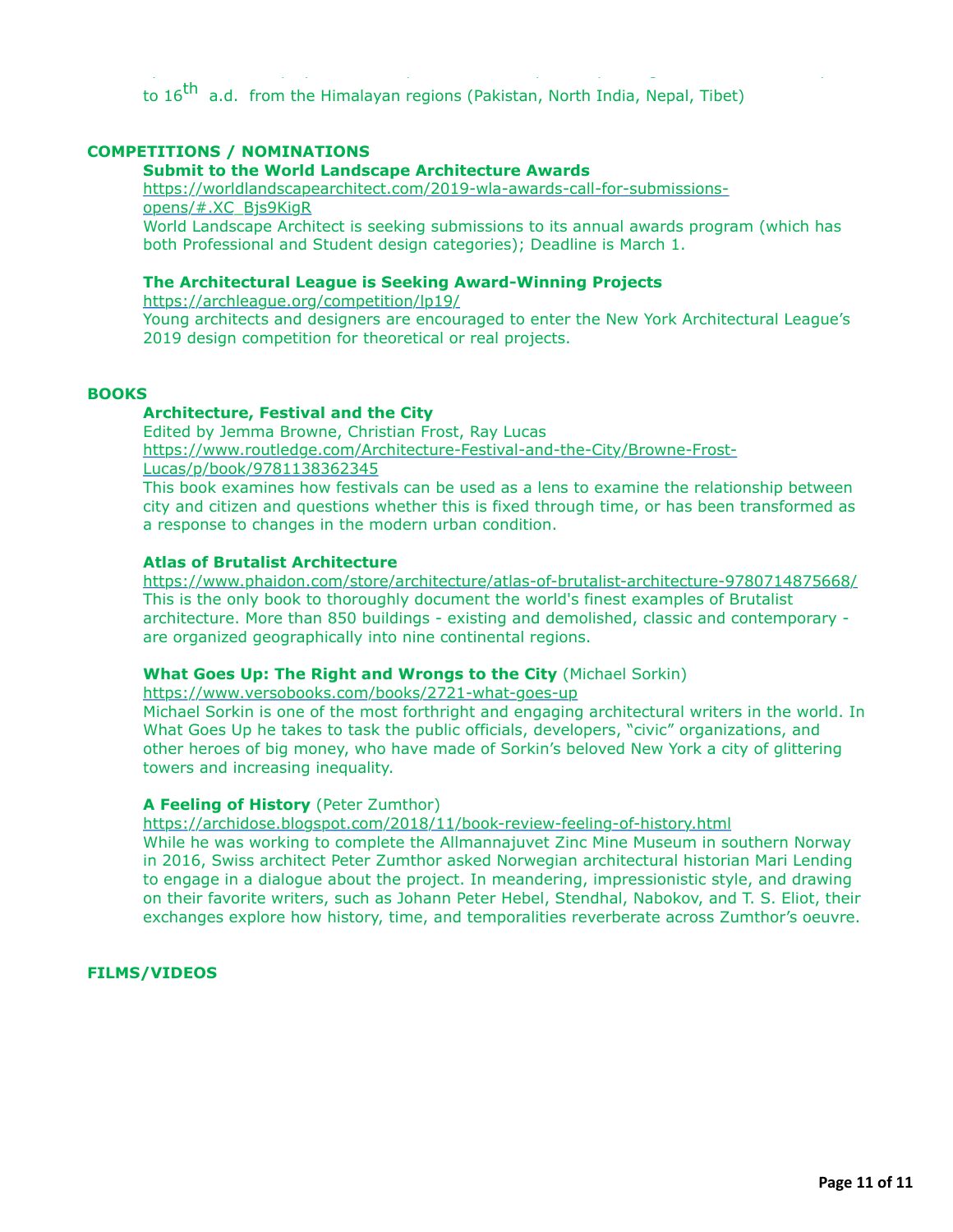#### **'Roma' Is a Masterpiece That Everyone Should See**

[https://www.theringer.com/movies/2018/12/14/18139931/roma-alfonso-cuaron-netflix](https://www.theringer.com/movies/2018/12/14/18139931/roma-alfonso-cuaron-netflix-review)review

Some of the most striking scenes in Alfonso Cuarón's new movie, *Roma*, take place in the lonely, enchanted dark of a movie theater—which is a place where you may or may not watch *Roma* itself. Over the past few months, as the film has been rapturously received at festival after festival, a lively debate has ensued about how and where the average viewer ought to watch this movie, which has been in limited theatrical release for the past few weeks but is available to stream on Netflix starting Friday

### **PHOTOGRAPHY**

#### **Top 10 Instagram posts of 2018**

https://www.aia.org/articles/6078991-top-10-instagram-posts-of-2018

Architects know how important a powerful rendering or photo can be to convey their ideas. With over 1 billion active monthly users, Instagram is where many of us consume and engage with great imagery of architecture. AIA members and architecture enthusiasts—more than 32,000 strong follow https://www.instagram.com/aianational to see projects from around the United States and beyond. The following images were AIA's most-liked in 2018, featuring award-winning buildings and architects that emphasize the value of world-class design.

### **Anthony Saroufim Captures the Skeletal Materiality of Santiago Calatrava's City of Arts and Sciences**

[https://www.archdaily.com/907550/anthony-saroufim-captures-the-skeletal-materiality-of](https://www.archdaily.com/907550/anthony-saroufim-captures-the-skeletal-materiality-of-santiago-calatravas-city-of-arts-and-sciences)santiago-calatravas-city-of-arts-and-sciences

The architectural and engineering feats of Spanish architect [Santiago Calatrava](https://www.archdaily.com/tag/santiago-calatrava) can be admired around the world, but his [City of Arts and Sciences,](https://www.archdaily.com/tag/city-of-arts-and-sciences) designed alongside Felix [Candela, has remained a modern architectural marvel. Like many international visitor](https://www.archdaily.com/tag/felix-candela)s, Lebanese photographer [Anthony Saroufim](https://www.archdaily.com/tag/anthony-saroufim) found himself inherently attracted to the highly publicized building complex with a specific, tailored angle - unraveling the relationship between the built reality and the people interacting with it

#### **Celebrating Oscar Niemeyer and His Masterworks Through a Photographic Lens**

[https://www.archdaily.com/907778/celebrating-oscar-niemeyer-and-his-masterworks](https://www.archdaily.com/907778/celebrating-oscar-niemeyer-and-his-masterworks-through-a-photographic-lens)through-a-photographic-lens

--------------------------------------------------------------------------------------

To honor renowned [Brazilian architect Oscar Niemeyer'](https://www.archdaily.com/tag/oscar-niemeyer)s birthday (December 15, 1907), Slovenian photographer [Danica Kus](https://www.archdaily.com/photographer/danica-o-kus) published a series of black and white photographs highlighting Niemeyer's surviving architecture. The architect, who passed in 2012 at the age of 104, is considered one of the greatest modernist architects of the 20th century.

#### **Julio Bermudez**, Ph.D.

*Professor, Director Cultural Studies & Sacred Space Graduate Concentration*

The Catholic University of America